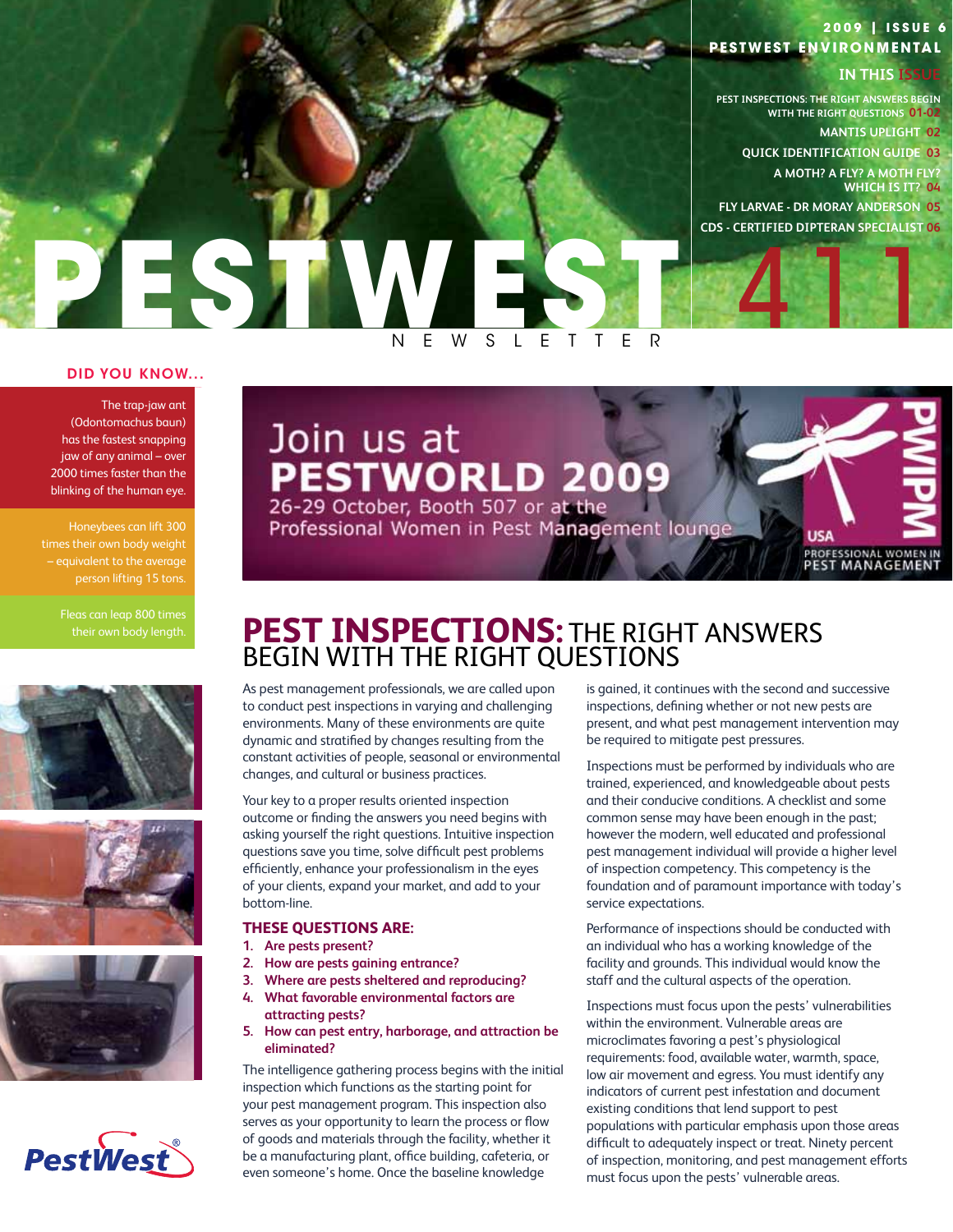



An often overlooked but important part of the professional inspection will be asking questions of the staff.

As a pest management professional, knowing the right questions will help you obtain the right answers.

# **Questions should include but not be limited to:**

- Was a pest seen?
- Where was the pest seen?
- When was it seen?
- Was there more than one sighting of pests?
- What was done about the pest (any application of materials by employees?)
- What circumstances may have contributed to the pest being present?

# **To perform a results oriented inspection, you need these essential tools:**

- Mechanical access to all areas of the facility.
- A floor and site map of the facility that graphically indicates the interior, exterior, and extended property.
- l A site map is used to graph pest trend areas, deployed equipment, and key operational areas.
- A flashlight greater than 20,000-candle power.
- l A tool-belt containing a screwdriver, spatula for crack and crevice inspection, and a mechanic's mirror for seeing around tight corners.
- **A proper and duty-rated ladder.**
- A hard hat, kneepads, and any site specific or OSHA required PPE.
- A hand lens or lighted monoscope for insect identification and vials for
- **•** Specimen collection.
- Field quide and dichotomous key for proper insect identification.
- A results-oriented inspection will produce a list of recommendations that must be communicated to the responsible facility representative.

# **Recommendations can include:**

- **Excluding or sealing doors, windows, or other** potential pest entry points.
- l Reparation of available water sources from plumbing or drainage.
- Sanitation practices and/or trash management in and around the facility.
- l Eliminating pest microclimate harborages by sealing structural cracks and crevices.
- Clutter reduction through process management.
- Use of baits and/or traps where pest populations are indicated.
- When necessary, judicious use of a properly labeled pesticide.
- Selection and maintenance of landscape cultivars that discourage pest presence.
- Evaluation of results and progress of previous inspections.

Documentation is essential to any inspection effort you conduct. No individual inspection form can elaborate all the various environmental situations that you may encounter. Remember, it is essential that any form employed is designed to provide adequate space for detailed recommendations of improvements. The pest management professional will be able to perform over half of their treatment through the proper inspection, documentation, and recommendations to the customer before even looking at an application regimen, thus achieving what may constitute a "green" program, but certainly achieving Intelligent Pest Management.

# **Mantis Uplight** DISCREET FLYING INSECT M



# **Attractive and stylish wall mounted unit; the Mantis Uplight can now be tailored to the design of your choice!**

Disguised as a wall sconce with a full-size glue board, and a 15-watt standard lamp that is hidden from view.

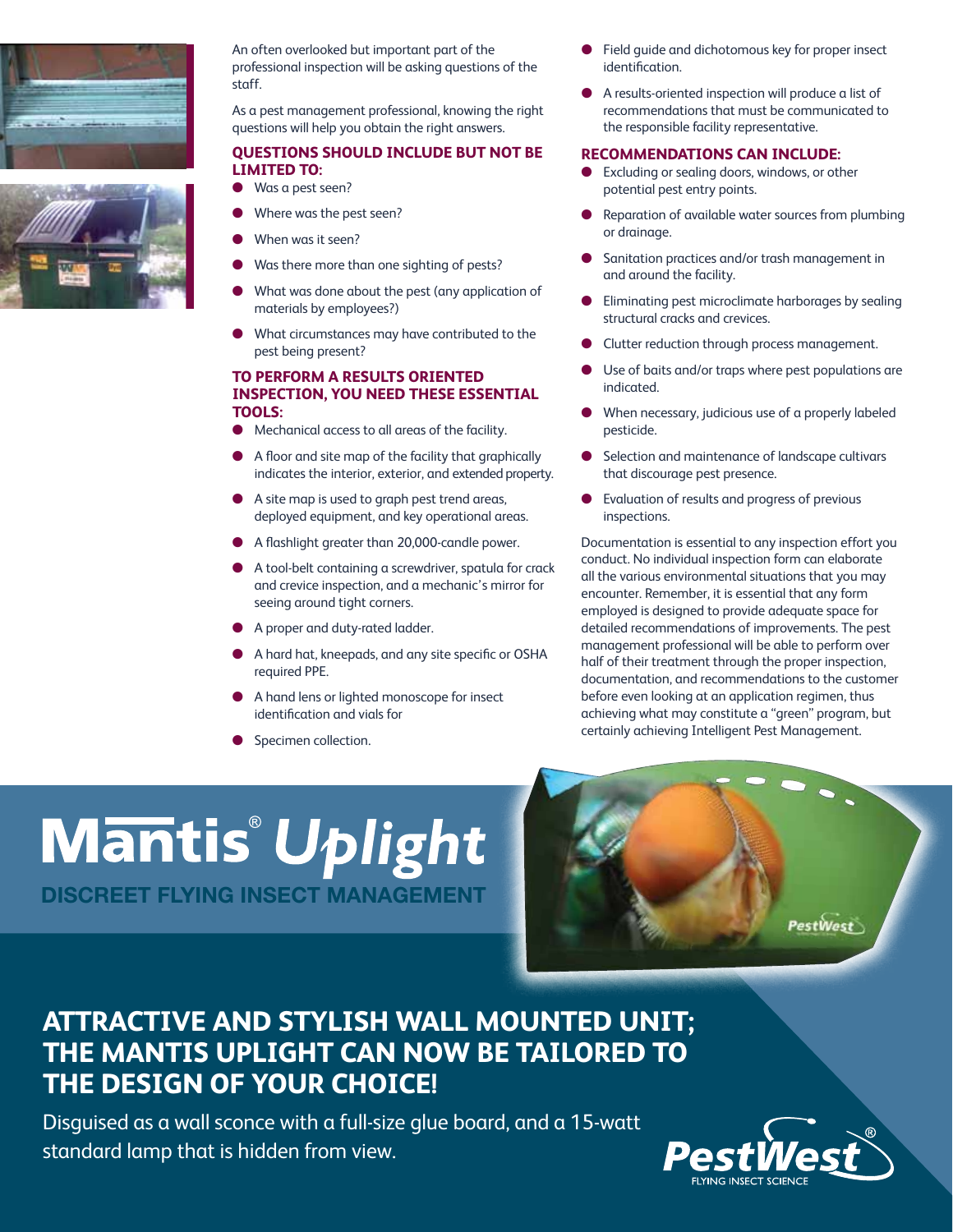# Quick Identification Guide



# Lesser Housefly *Fannia canicularis*

# **Features**

Grey thorax with three indistinct longitudal stripes. Abdomen has extensive area of yellow at base.

# Control

**Blowfly** 

Features

18-20mm. **Control** 

PestWest sticky traps and fly killers are effective at controlling the lesser housefly.

Thorax and abdomen black/blue in colour and often with a metallic appearance. Wingspan

All PestWest fly killers are a very effective step



 $|7-15$ mm

# **Mosquitoes**

# *Culex spp.*

# **Features**

Slender, long-legged insect with forwardpointing, piercing and sucking mouthparts. Wingspan 7-15mm.

# **Control**

PestWest units can be effective at catching mosquitoes.



9-13mm



# Cluster Fly *Pollenia rudis*

in controlling these pests.

Features Large flies, wingspan up to 20mm. Thorax distinctive dark grey/olive colour covered in golden hairs. **Control** 

Areas where flies congregate should be treated with residual insecticide. PestWest fly killers are a very effective step in controlling cluster flies.



# Mushroom/Fungus Fly

*Sciara thomae* 

Features Small insects, wingspan 14-15mm. Black head, thorax and abdomen. Thorax has humped appearance.

# **Control**

Chameleon® sticky traps are a very effective step in controlling mushroom flies.



15-20mm



Common Housefly *Musca domestica* 

# **Features**

Thorax grey with four longitudinal dark stripes. Sides of abdomen are yellowish and may be transparent. A dark band covers the final abdomen segments.

## **Control**

6-8mm

PestWest fly killers and sticky traps will effectively control houseflies.



# Fruit Fly *Drosophila spp.*

**Features** Small yellowish brown with darkly striped abdomen. Prominent red eyes.

# **Control**

Chameleon® sticky traps are extremely effective at controlling these smaller insects.

**Wasp** *Vespula spp.*

# **Features**

Black head and thorax, black and yellow patterning on abdomen.

# **Control**

PestWest sticky traps and electronic fly killers are particularly effective at attracting and controlling wasps.

# Scuttle Fly/Phorid Fly *Megaselia spp.*

# Features

Thorax dark brown/tan with distinctive humped appearance.

# **Control**

Chameleon® sticky traps and electronic fly killers are extremely effective at attracting and controlling these pests.

# Biting Midge *Culicoides spp.*

# **Features**

Dark brown/black in colour. Wingspan 3-4mm. Will swarm in large numbers and inflict bites.

# **Control**

Insect repellents should be used when outdoors to prevent bites. Chameleon® sticky traps will attract and control midges.

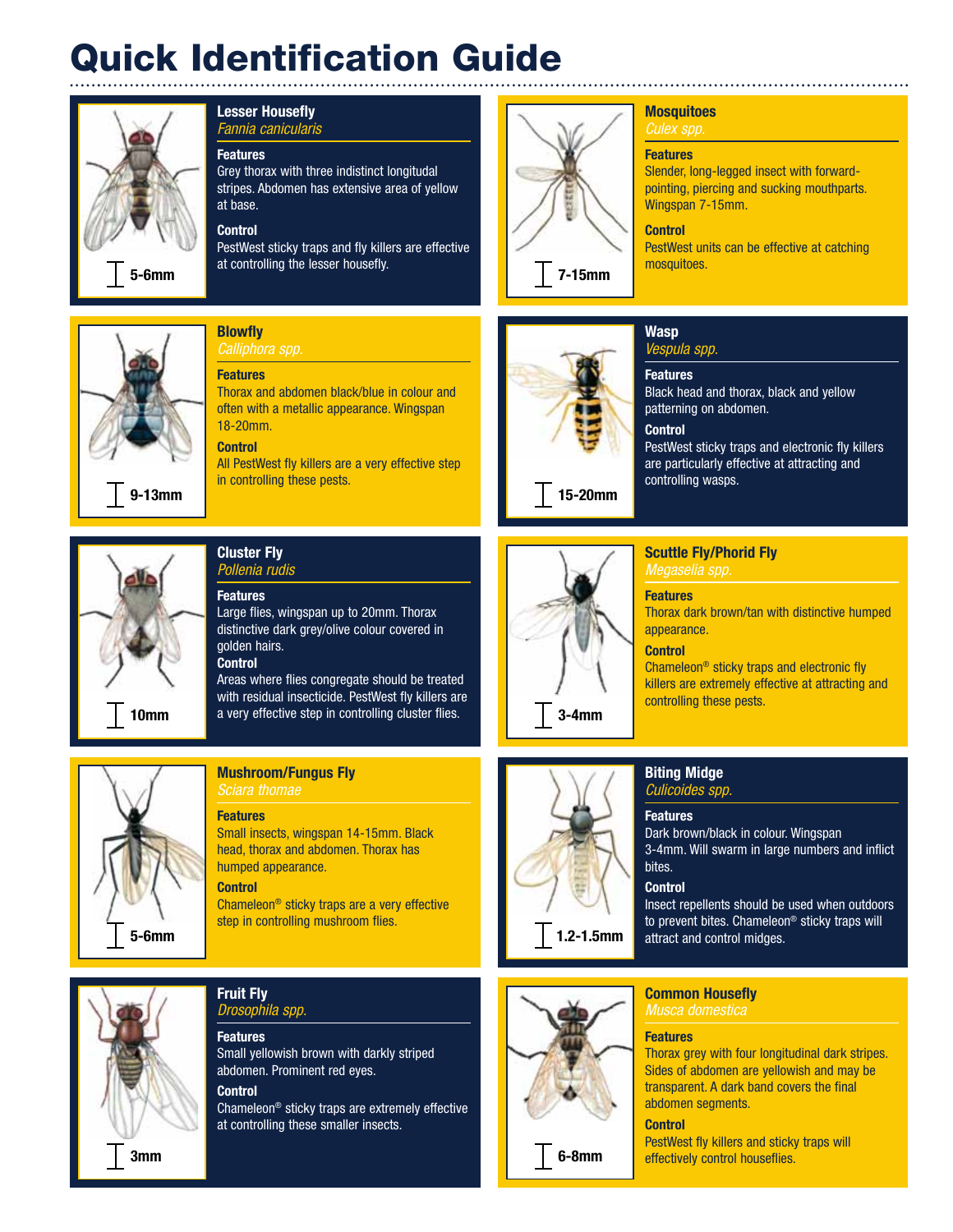

# **A Moth? A Fly? A Moth Fly? Which Is It?**

As pest management professionals, our pest identification skills and subsequent placement of that pest within its favored environment are constantly challenged. Many times it is difficult to identify some specimens, but in most cases we are very successful at these diagnostic questions. With this in mind, let us look at a rather ubiquitous pest that can provide you with numerous opportunities for service offerings within your market areas, and your existing accounts.



Moth flies (Psychodidae) are indeed flies, not moths. They are smaller flies around 1/8 inch in length including their wings. Usually black in color, at least one species found inside structures has a brown body and wings. Moth flies are mostly gray or gray-black, while the top of prothorax is hairy. Overall, the body and wings of the moth fly are covered with numerous hairs giving it a "moth-like" appearance. Wing veins run parallel to one another.

Moth flies are generically referred to as sewer or drain flies because they are found breeding in drains bringing them into contact with diseasecausing bacteria. Therefore the potential exists for these flies to mechanically transfer these

organisms onto food products or into sterile areas within hospitals.

Moth flies undergo complete metamorphosis with the life cycle beginning when the female locates a suitable organoculture in which to place her eggs. Eggs are placed upon the surface of a gelatinous film inside a drain trap or on top of organic matter. Larvae develop inside the gelatinous film and respire by extending a breathing tube up through the film surface. Larvae feed for about 15 days prior to pupating. A life cycle can be completed in as short of time as 8 days, or as long as 24 days, depending on the temperature and humidity.

Investigating, determining, and eliminating breeding sources is key to controlling moth flies. Because moth flies generally reproduce within drains, these are a good place to start your inspection. Larvae are within the moist film that develops upon the inner-surfaces of the drain and trap. Numerous adult flies inside or adjacent to a drain is a strong indication that the drain is infested. Use a spatula to scrape the film off the sides of the drain to examine it for larvae.

Sometimes drain-lines will break beneath slab floors or between floors within commercial structures. Moth flies can reproduce in vast numbers within the organic waste deposited through the break in the pipe under the slab. Adult moth flies emerge into living spaces through cracks and gaps in the slab and back through the drain-line. Determination of whether or not flies are emerging through cracks in a floor or from a drain are completed by placement of small strips of duct tape over the crack or the drain opening. Be sure to leave space between the tape strips to allow air movement for the flies to follow. If flies are emergent, some will become stuck to the indictor tape.

If suspicion is warranted that moth flies are reproducing under a slab, an access must be opened through the slab to observe and verify a pipe has breeched and flies are infesting the organoculture and soil. Organic material and moist soil may extend several inches under the soil surface. Presence of both fly larvae and adults confirms an infesting population.

Sump pump basins or baskets and sewers are generally found within a basement or crawlspace area. These are perfect reproductive resource sites for moth flies, and should be inspected for activity.

Within residential structures, moth flies are found breeding within bathroom drains, especially those for showers. If suspicion is warranted that flies are breeding beneath a shower, a hole can be drilled into the under area of the shower pan and/or the wall behind the shower. If infested, adult flies will begin emerging from the hole within seconds. Moth flies are strongly attracted to light and will fly to the hole drilled through the wall.

- Moth flies will infest crawlspaces. In most cases, a drain-line is leaking into the crawlspace.
- $\bullet$  Inspect the crawlspace, looking for adult flies.
- $\bullet$  Be sure to check spider webbing for dead moth flies. Never stop looking when one infestation has been identified; numerous breeding sources will be present.

With PestWest's advanced inspection and auditing tools, environmental range and biological source reduction products, and electronic flying insect management systems, you can deploy a science-based, effective moth fly intervention. In addition, PestWest can provide you with the training you need to develop solid recurrent revenue service programs starting by targeting your existing customer-base.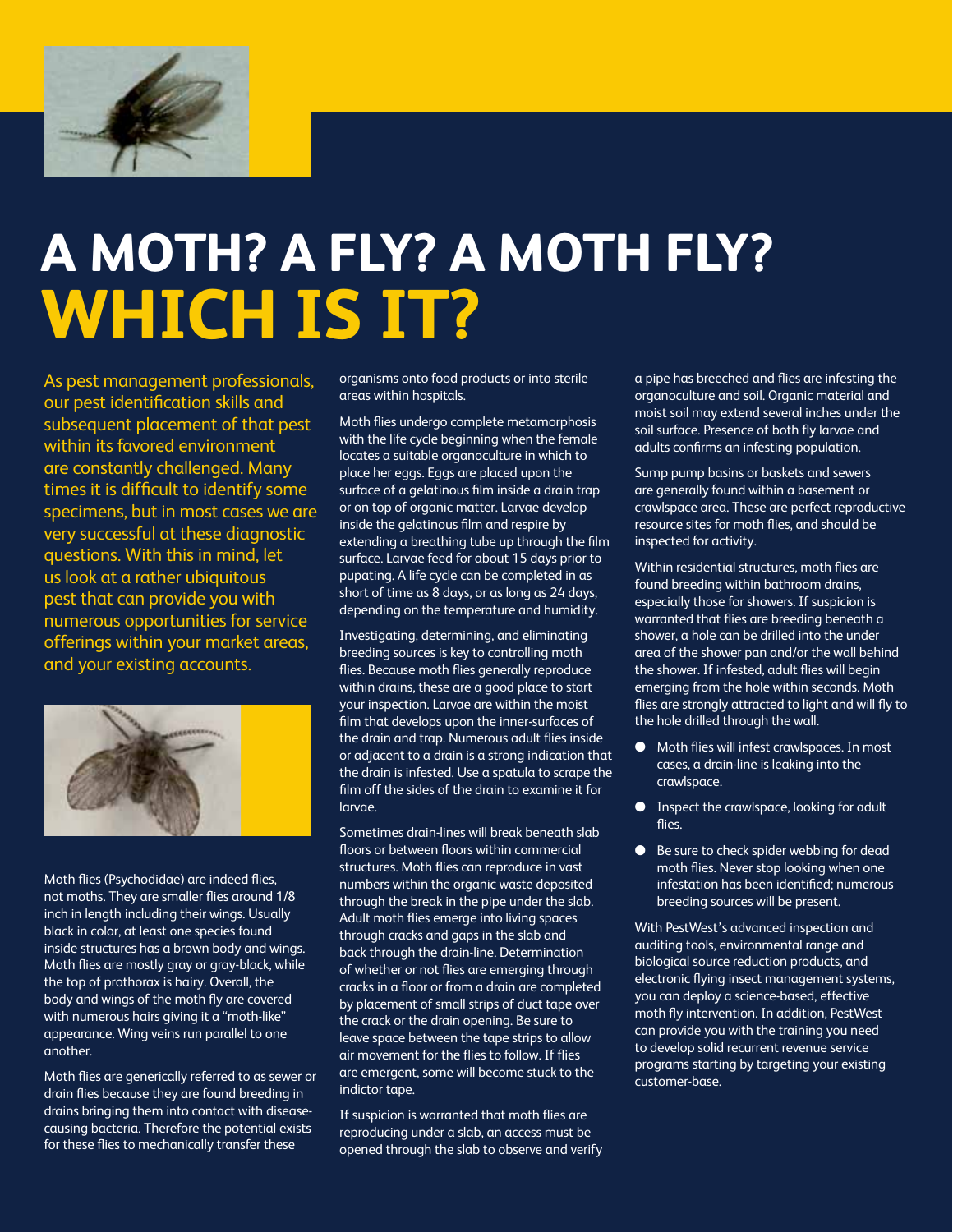# **Where do these fly larvae** get their food?

# Dr Moray Anderson BSc(Hons), PhD, FRES, CBiol, FIBiol

**As a professional entomologist working on fly biology I frequently get asked, "What is the point of flies?" After a few angry grunts relating to the fact that flies have been around on this planet for a great deal longer than humans and that I am sure there are many flies sitting around asking their fellow flies, "What is the point of humans ?" !! I calm down and give a more measured answer.**

Most species of fly during various stages of their life cycle perform a vital function in the breakdown of different dead organisms, dead vegetation, animal manure and other decaying organic matter.

If you consider the life cycles of most flies the females have sense organs highly adapted to locating decaying organic material. In particular, on their antennae are the sense organs adapted to detecting odors – these are highly focussed on detecting the odors emanating from the rotting material.

Once a suitable site has been located the female then lay eggs. The eggs of most flies are small (0.5 – 1 mm long) white and laid, in batches within the larval food medium.

The larvae emerge from the egg within about 24 – 48 hours and begin to feed upon the material which is surrounding them.

Houseflies, fungus flies, fruit flies, phorid flies, owl midges, etc are all examples of flies which, when you examine a detailed description of their life cycle, you will see that their breeding/feeding sites being described variously as : Rotten fruit, rotten vegetables, soil contaminated with sewage, drains blocked with sewage, broken sewers, in other words all of these are wet organic matter.

The larvae feed upon this organic matter for differing times with the temperature of the ambient environment being a critical factor in determining the length of time spent feeding. The eventual size and reproductive capability of the adults is totally dependant upon the quantity and quality of this larvae diet.

It has been shown in many experiments that the quality and quantity of this larval diet is critical to the eventual size of the adult fly that emerges from the pupal case. No matter what fly has been studied the quality of the larval diet is critical with a good quality and plentiful diet leading to large larvae, large pupae and eventually large adults.

Another feature of the life cycle of the fly which is determined by the quality and quantity of the larval diet are the number of eggs produced by the female flies. Within the ovaries of the adult female flies there are a number of ovarioles and the number of eggs per ovariole is governed by the larval diet.

The wet organic matter exploited which is by flies can be found in and around domestic premises, food handling facilities, retail premises, restaurants etc. in addition to the many site out of doors.

The material does not necessarily have to occupy a great area for it to be exploited by flies. It is particularly important to realise that many of the flies mentioned above have extremely small larvae, 1 – 2 mm in length, and therefore small accumulations of organic matter can support larval development and give rise to the well-fed larvae mentioned above.

In a domestic or commercial kitchen, for example, the small areas which can to be found between tiles on flooring or on work surfaces can act as feeding sites for the larvae of flies such as the fruit fly, phorid fly and owl midge.

Even surfaces, which appear superficially quite clean, can have small locations in which there is an accumulation of old food debris which is sufficient to support larval development.

Within commercial and domestic kitchens and the accumulations of organic matter within which the flies are breeding often take on this unsightly gelatinous appearance if not cleaned regularly and this is exactly what attracts the flies.

The gelatinous texture, indicative of high moisture content, is important to the fly survival. Dehydration is frequently the cause of death of the eggs and the larvae of flies. In fact, all insect stages are prone to dehydration but in particular it is the juvenile stages which are most likely to succumb to drying out. So the substratum in which they feed and are located will suit the flies best if it is extremely moist. Fruit flies, in particular, are often found in nearliquid habitats.

So, just as flies have "a point" in the great scheme of things so do all these little puddles and pools of rotting organic matter you see - they are the breeding and feeding grounds of flies !! Therefore, they should be kept to a minimum in all areas where food is prepared, stored or sold.







*With the use of thorough and targeted cleaning procedures as part of an integrated approach to fly control a large number of fly feeding sites can be eliminated. This in turn, leads to fewer flies within the sensitive areas of the food business and fewer complaints having to be addressed.*